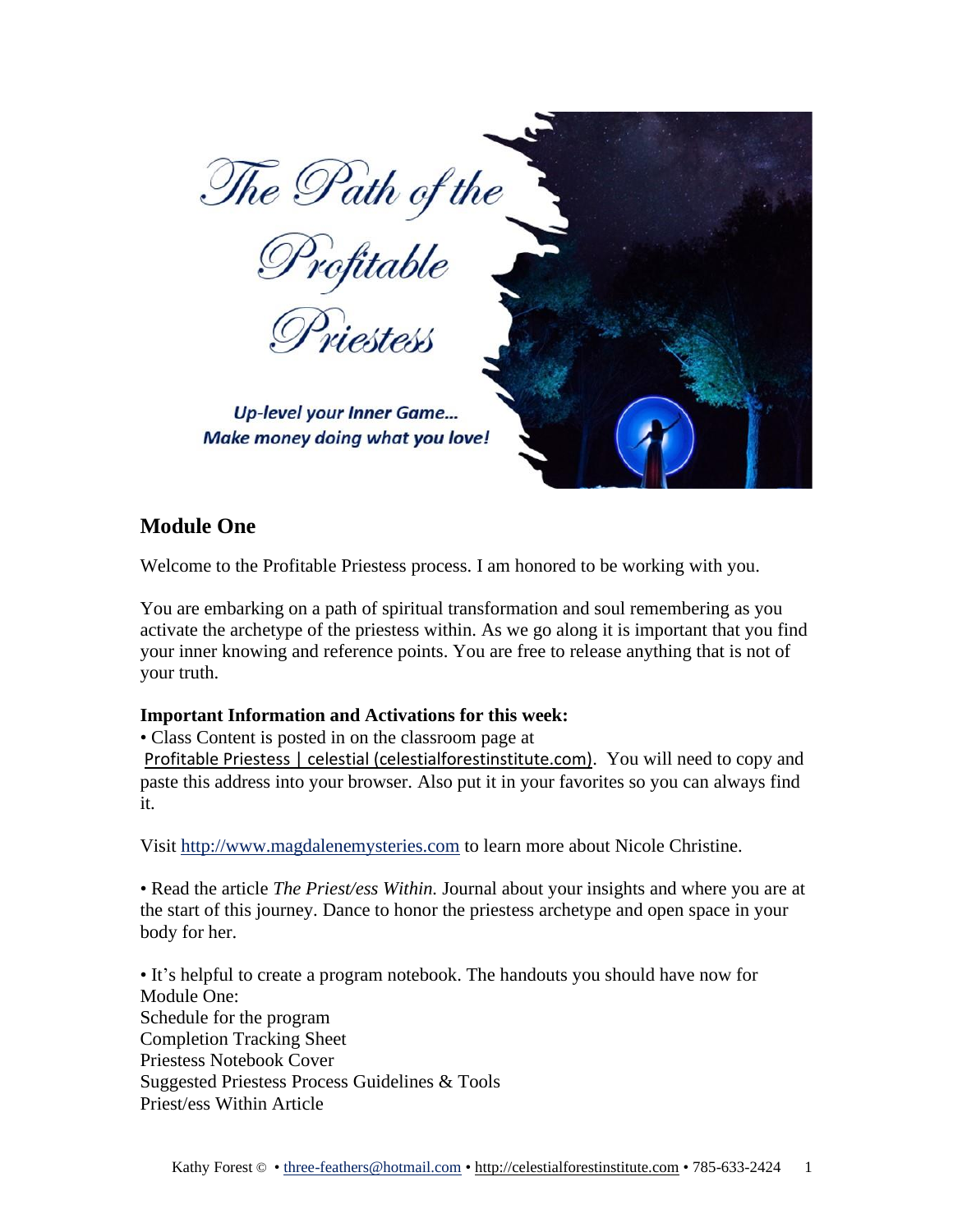Module One Handout (this document) Module One Slide Handout

• Be sure you have sent me your birth time, birth date, and birth place info.

Below are some of pieces of information I shared on the call in case you would like to read through it again to deepen your awareness.

## **Brief Lineage Line Connection**

My own priestess reawakening began in September of 2013. I was going through a very low point in my life and reaching out for whatever help I could find. I Googled "Mary Magdalene" and found Nicole Christine's website and Lisa Michaels. I knew right away I had to do the program as I recognized it was something I had really wanted to do 13 years earlier when I first started my energy healing business. I had not afforded myself this opportunity back then and I now realized that I could do it very conveniently on-line. I signed up immediately. I discovered that Lisa, my mentor had studied directly under Nicole Christine. Nicole was not only the circle facilitator for Lisa, she also sourced the blueprint of this process and began its lineage line.

Nicole Christine anchored the matrix (the energetic blueprint) of this Priestess Process in 1992 and facilitated her first circle in 1994 in Tucson, Arizona. Hundreds of people were drawn to the process and Nicole went on to develop the next level of the process the High Priestess or Magdalene Mysteries. Magdalene is a title for High Priestess.

Nicole authored three books in her lifetime *My Ascension Journal*, *Temple of the Living Earth*, *Under Her Wings: The Making of a Magdalene*, as well as producing an extensive *Venus Temples Manual*. On the website [http://www.magdalenemysteries.com](http://www.magdalenemysteries.com/) you will find more information about Nicole. Reviewing that site will help you understand and connect to the lineage line more fully.

There are now many facilitators of the Priest/ess Process, with each facilitator working with the process in their way creating circles with just women or just men or combined and often creating their own focus or "mystery school" for the process. If you want to know more about the early years of the process read Nicole's book *Temple of the Living Earth*. (This book is found in ebook form on

<http://magdalenemysteries.com/products/temple-of-the-living-earth-e-book/> should you choose to read it during the process. It is however not required. Some priestesses find resonance with the story and others do not as the process has evolved energetically since she wrote the book. The purchase goes toward the support of her two granddaughters.)

The story of the High Priest/ess process can be found in *Under Her Wings: The Making of a Magdalene.*

### **Exploring the Priest/ess Archetype**

Archetypes grow and evolve and priest/esses are called now to clear the old energetic overlays to re-establish the sacred balance of the feminine and masculine principles on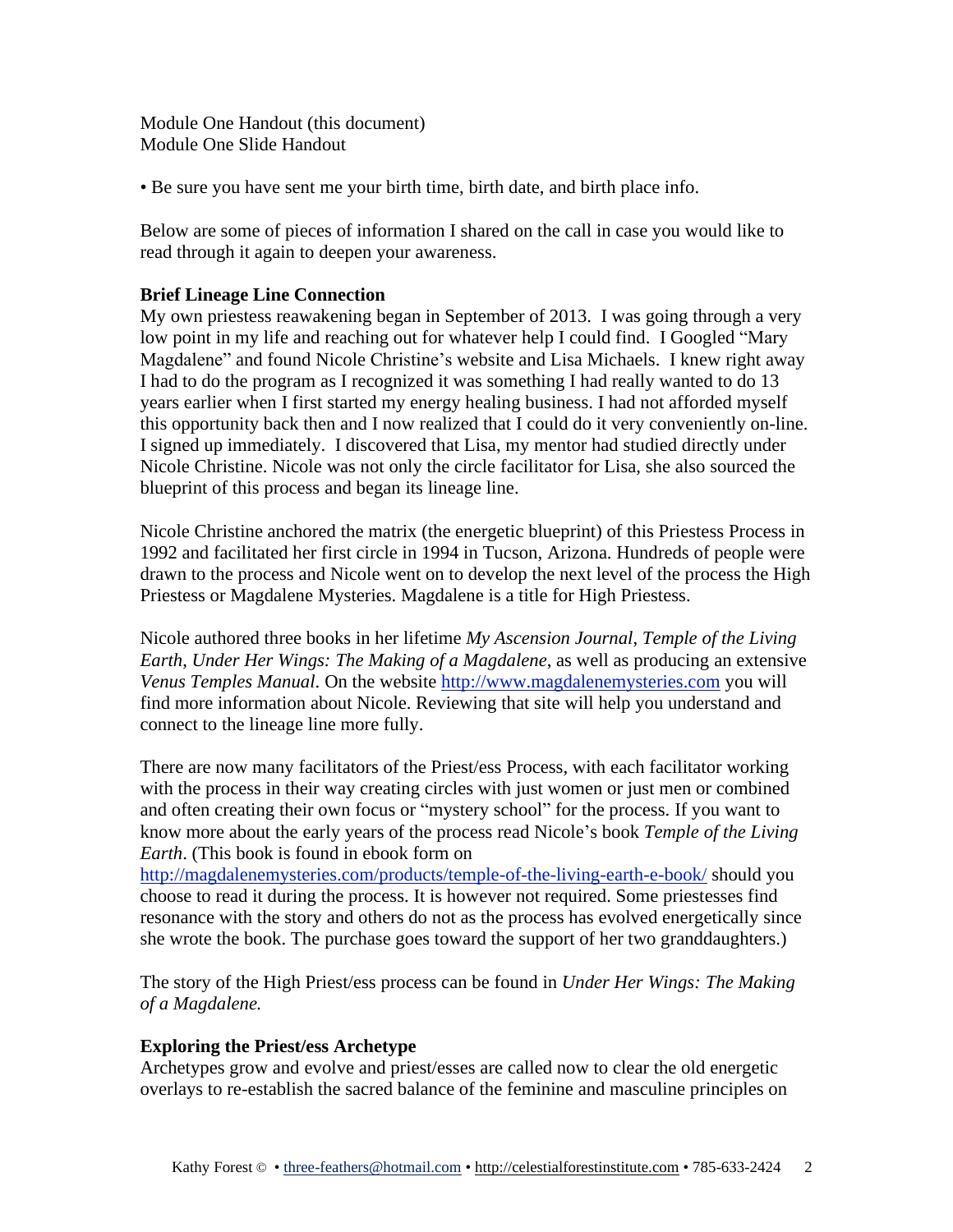the planet to ensure on going creation.

This is an organic process that has the **Primary intent** to activate life force and energy awareness. While some information is involved, it is not an informational workshop rather a process of activation calling for you to connect to what inspires you to be a priestess or priest. The archetype of the Priestess or Priest activates inside you and works with you from the inside out.

This next section is all from Nicole: "During this process, initiates are free to retain personal religious or spiritual practices and to incorporate aspects of said practices and symbols in their initiation process as long as they are not imposing their beliefs on others. Priestess is a frequency, a Vibrational field, and an archetype that until recently has been missing from the planet and the masculine as Priest has been functioning only in one way through religion. Priestess and Priest works energetically and archetypally. No longer in the temples we now function in outer world direct connection to the divine. Priestess and Priest honor the Goddess and God in everyone through a direct divine connection from either an internal or external temples.

Accordingly, a priest~ess interfaces with life at the non-judgmental level of vibrations, frequencies, archetypal patterns, systems, and energy flows rather than at the judgmental/ interpretive level of personalities and issues.

I do not believe the New Priestess is to replicate the old ways. I believe she becomes her own Oracle and encourages others to do the same. Nor do I believe that she abdicates her own power or way of life to serve a God or Goddess outside herself or promote worship of external forces. I believe the New Priestess consciously aligns with the Archetypal Gods and Goddesses to co-create with the Great Mystery and that she intentionally embodies the highest qualities of her Goddess Self. She knows herself as Woman,

Priestess, Goddess. She remembers how to see into the Invisible and bring forth into the visible what appropriately serves in this period of transformation. She holds the vision and the energy for All Life as we complete a 26,000-year cycle in our evolutionary journey through time and space. She does so conscious of the oneness of the darkness and the light, death and rebirth. She does so with the consciousness that preparing a meal, partaking of it, cleaning up afterward and taking out the garbage is as much a sacred ritual as preparing a ceremony, taking communion, and being sure the ceremonial ground is in as good or better shape after the ceremony as it was when she entered it.

Centered in a rich inner life, the New Priestess learns to walk in beauty and balance, magnifying the energy of the Temple of the Living Earth. She learns and uses Gaia's language. She lives in heartfelt communion with the Divine. By consciously embracing life with focused intention and attentive, guided response to synchronistic flows, she is not dependent on amulets, formulas, mantras, or spells to connect with Source. As a Priestess to the World, she does not see herself above or apart from others or consider her spiritual life and her worldly life as separate. She knows there is a Priestess in every woman and a Priest in every man who holds all life as sacred. She honors her process and